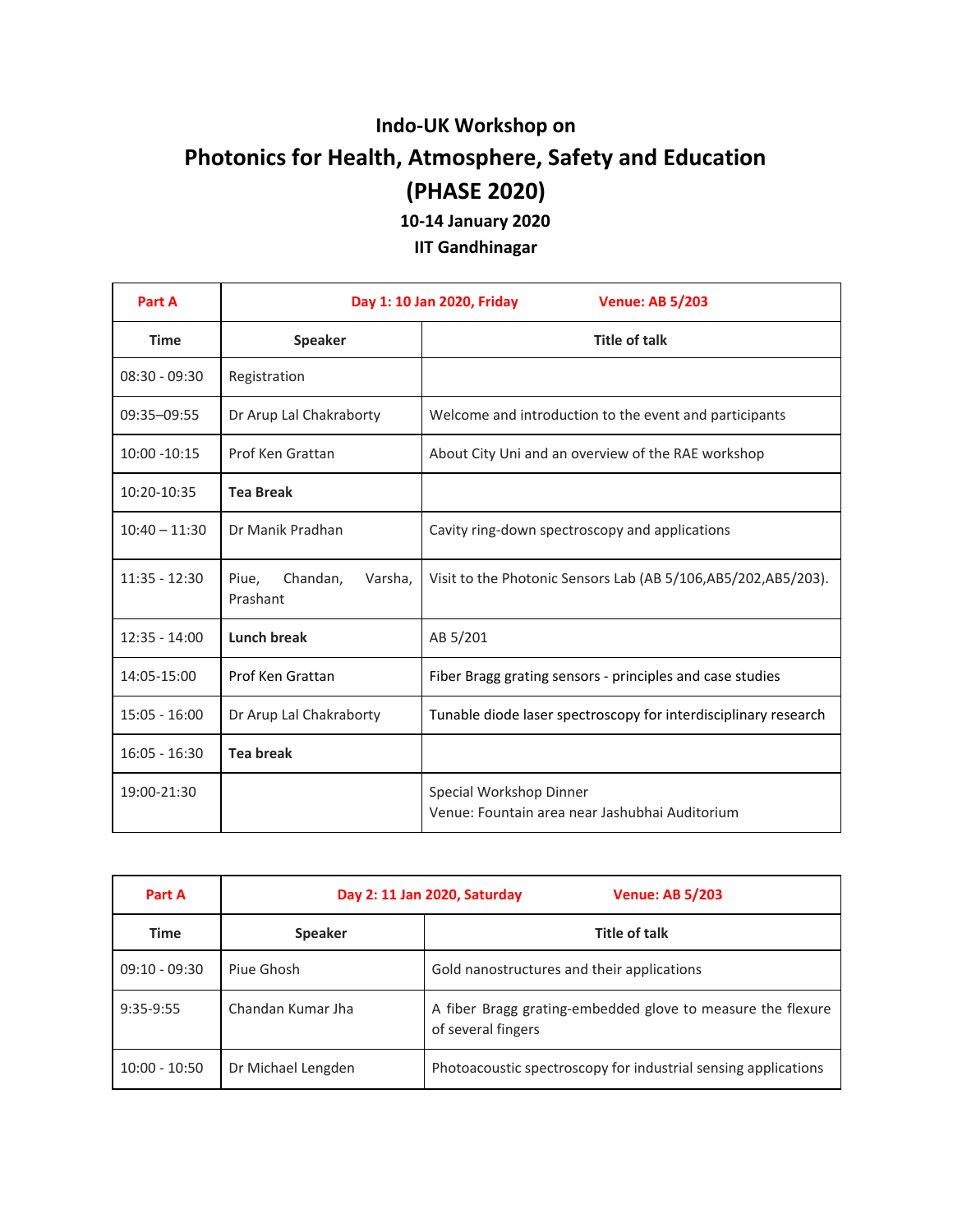| $10:50 - 11:10$ | <b>Tea Break</b>     |                                                                                                          |
|-----------------|----------------------|----------------------------------------------------------------------------------------------------------|
| $11:10 - 12:00$ | Dr Krishna Kanti Dey | In pursuit of motion at the nanoscale                                                                    |
| $12:00 - 13:30$ | <b>Lunch break</b>   |                                                                                                          |
| 13:35-14:25     | Dr Chinmay Ghoroi    | The Centre for Safety Engineering @ IITGN<br>Aerosol-based fire extinguishing technology                 |
| 14:30-16:00     | Piue, Prashant       | Lab session on TDLS-based gas sensing<br>Venue AB 5/202<br>Activites: 2004nm VCSEL, 1530 nm DFB:         |
| 14:30-16:00     | Chandan              | Lab session on FBG-based physical sensing<br>Venue AB 5/202<br>Activity: Pulse from wrist: Voice signal: |
|                 | Piue, Varsha         | Synthesis of gold nanoparticle and its characterisation                                                  |
| $16:05 - 16:25$ | <b>Tea break</b>     |                                                                                                          |
| $16:30 - 18:30$ | Piue, Prashant       | Lab session on TDLS-based gas sensing<br>Venue AB 5/202<br>Activites: 2004nm VCSEL, 1530 nm DFB:         |
|                 | Chandan              | Lab session on FBG-based physical sensing<br>Venue AB 5/202<br>Activity: Pulse from wrist: Voice signal: |
|                 | Piue, Varsha         | Synthesis of gold nanoparticle and its characterisation                                                  |

| <b>Part B</b>   |                        | <b>Venue: AB 5/203</b><br>Day 3: 13 Jan 2020, Monday                   |
|-----------------|------------------------|------------------------------------------------------------------------|
| <b>Time</b>     | <b>Speaker</b>         | <b>Title of talk</b>                                                   |
| $09:00 - 09:50$ | Prof Campbell Booth    | Operation and Protection of Future Electric Power Systems              |
| 09:55-10:45     | Prof B M Azizur Rahman | Modelling of waveguide structures for sensing                          |
| $10:45-11:00$   | <b>Tea Break</b>       |                                                                        |
| 11:05-11:55     | Dr Goutam Samanta      | Structured beam coherent sources from visible to far-IR<br>wavelengths |